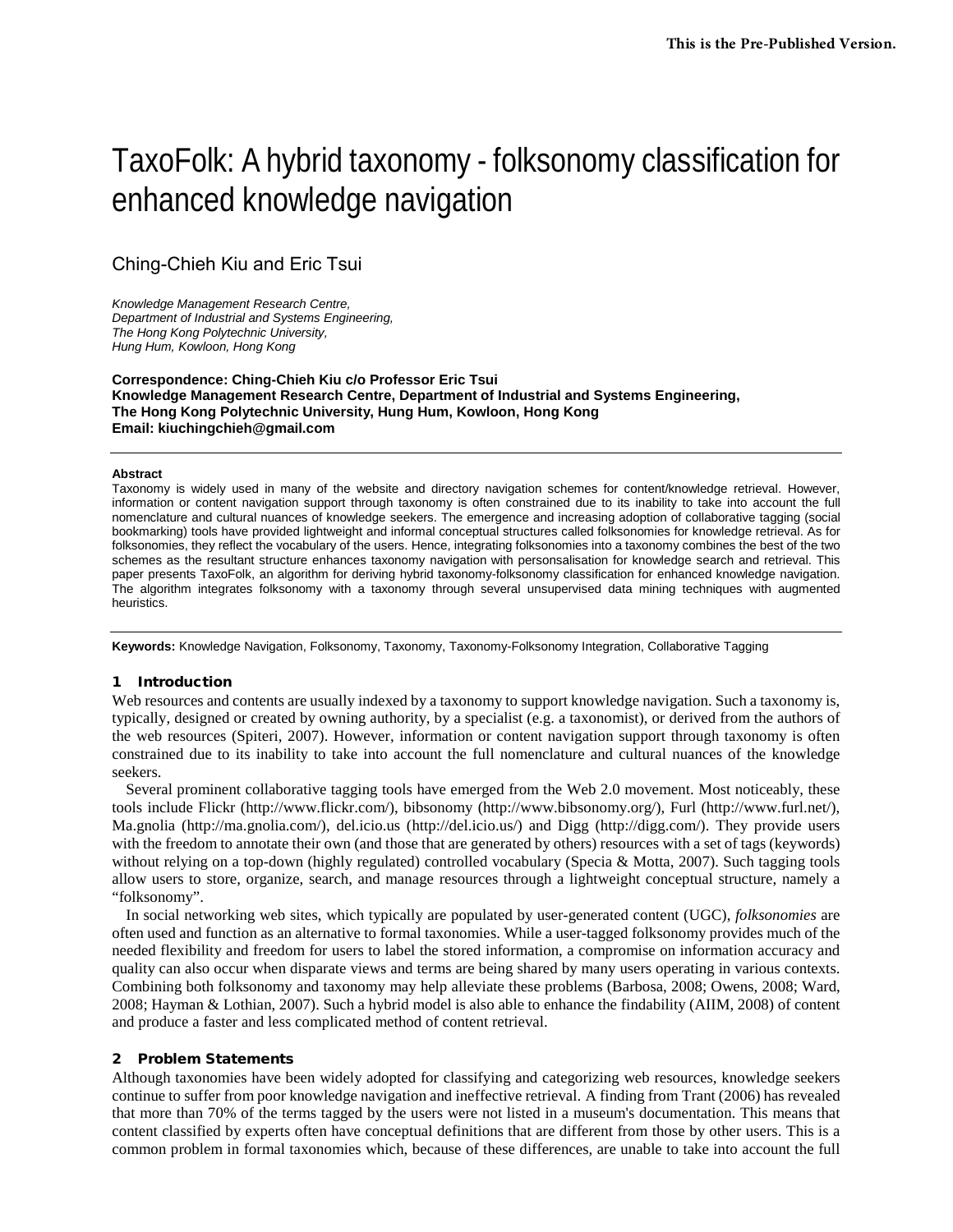nomenclature and cultural nuances of the users. The reason is that taxonomies are usually designed by a small group of experts who often have a different viewpoint and navigational behavior from the mass (general) users.

In addition, building and maintaining taxonomy is often an expensive and tedious task (Fichter, 2006; Kroski, 2006). Besides, taxonomies become outdated very quickly, whereas new concepts may emerge but they are not yet included in the taxonomy; in contrast, folksonomies accommodate easily such new concepts (Mitchell, 2005). Thus information or content navigation, searching and discovery support through a taxonomy can in fact be constrained and fail to facilitate collaborative opportunities (Barbosa, 2008).

There are some advantages and limitations of controlled vocabularies (taxonomies) and uncontrolled vocabularies (folksonomies). By blending both types of vacabularies, newly sprung characteristics of a hybrid taxonomy-folksonomy are depicted in [Table 1.](#page-1-0) The benefits of a hybrid taxonomy-folksonomy model have been actively discussed (DowJones, 2008; Ward, 2008). They include:

- 1) Enhanced findability of content;
- 2) Improved knowledge searching and retrieval;
- 3) Enhanced taxonomy management process;
- 4) Existence of new navigational facets to better connect and display ; and
- 5) Classification of contents/web resources with minimal costs

To redress the above limitation and capitalizing on the benefits of taxonomies and folksonomies, this paper outlines an algorithm that integrates pre-processed folksonomy tags with a static taxonomy through unsupervised data mining techniques. These techniques include Formal Concept Analysis (FCA), K-Means, and Simple Matching Coefficients (SMC) algorithms.

<span id="page-1-0"></span>The rest of the paper is outlined as follows; In Section 3 presents brief description of the current related works, meanwhile in Section 4 the algorithm for folksonomy-taxonomy integration is explained. In Section 5, the result from the experiment conducted on a trial dataset is discussed. Section 6 is the conclusion and future work.

**Table 1 Characteristics of a hybrid taxonomy-folkosonomy (DowJones, 2008; Sampson, 2008)**

| Taxonomy                              | Folksonomy            | <b>Taxonomy Hybrid Models</b>                               |  |  |
|---------------------------------------|-----------------------|-------------------------------------------------------------|--|--|
| <b>Central Control</b>                | Democratic Creation   | Central control with continuous user input                  |  |  |
| Top-down                              | Bottom-up             | Meet in the middle                                          |  |  |
| Meaning to the author                 | Meaning to the reader | Cater for the growing community                             |  |  |
| Tedious process for<br>making changes | Just do it            | Suggestions, additions, deletions with<br>governance models |  |  |
| Accurate                              | Good enough           | Community validated and tested                              |  |  |
| Navigation                            | <b>Discovery</b>      | From navigation to discovery by<br>leveraging mass input    |  |  |
| Restrictive                           | Expansive             | Flexible and evolving                                       |  |  |
| <b>Defined Vocabulary</b>             | Personal Vocabulary   | <b>Community Vocabulary</b>                                 |  |  |

#### 3 Related Works

Laniado et. al. (2007) used WordNet to turn a folksonomy into a hierarchy of concepts and discovered the possibility of integrating an ontology by adding some explicit semantics, provided by a static hierarchy of concepts in the navigation interface of a folksonomy, in order to enrich the possibilities of navigation in a folksonomy, to help users orient themselves among keywords.

Ohkura et. al (2006) proposed an automated folksonomy system to determine whether a particular tag should be attached to an item and also to create a candidate tag set, which is a list of tags that may be attached to items, from weblog category names. This system is an automated multi-tagging system for weblog articles. For each weblog article, the system attaches multiple tags. Tag names and their concepts are automatically extracted from collected weblog articles. The system consists of the following three parts: a weblog articles crawler, a multi-tagger, and a user interface.

Hayman & Lothian (2007) developed a user portal called "myEdna" with a taxonomy directed folksonomy. Portal users are allowed to mark-up resources with keywords (tags) which prompted by a thesaurus. Users therefore can tag content with the most appropriate labels, but are limited to a list of terms which are controlled and directed by drop-down menus that allow the user to choose the most appropriate keywords.

Stock (2007b) mashes-up the benefits of the "old" science databases (professional indexing, citation indexing, full-text processing) and the benefits of folksonomies (authentic language use of the readers, multiple interpretations,

 $=$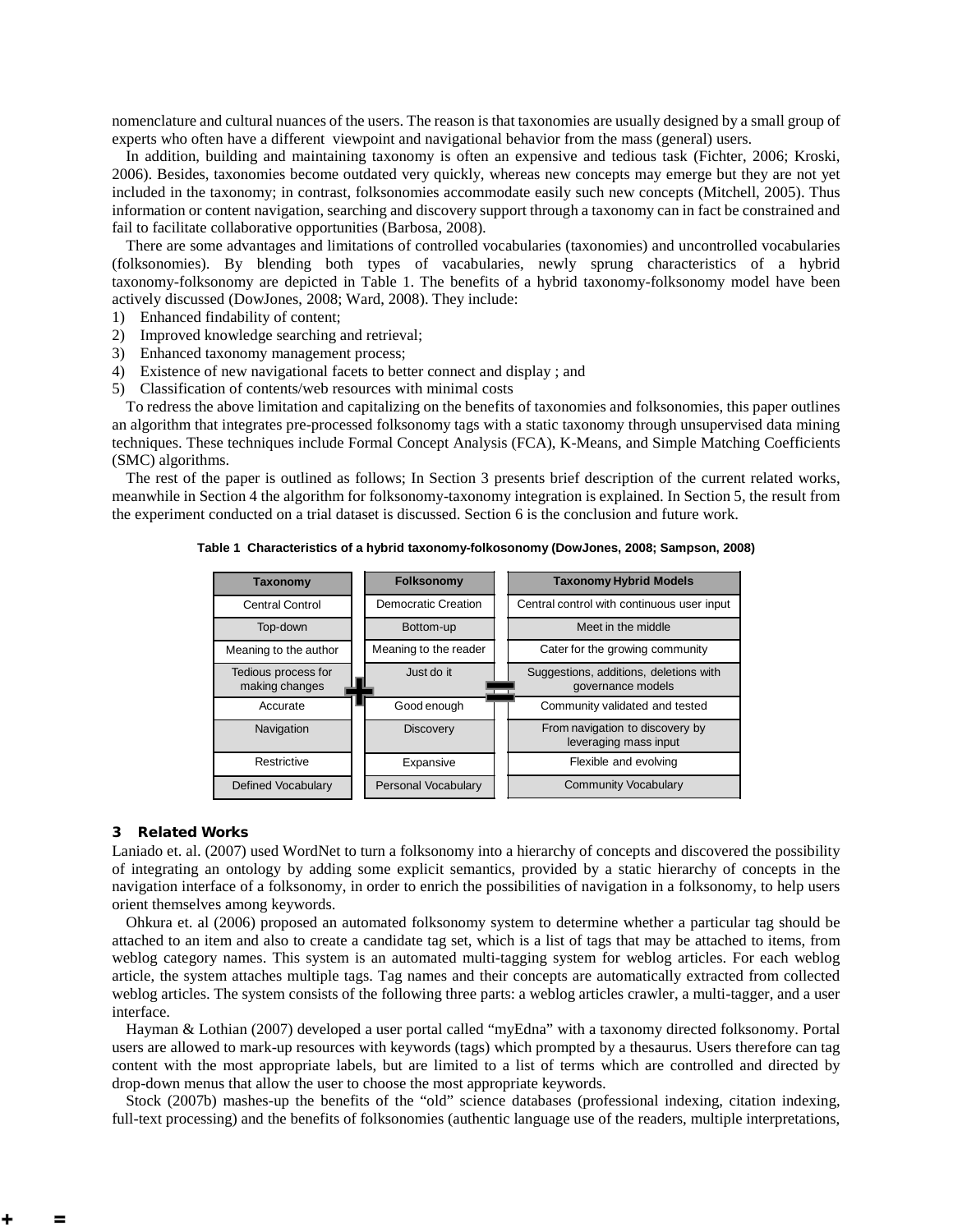and new ranking options) to improve Science databases. Meanwhile, Trant (2006) employed social tagging and folksonomy to improve access to art information.

Although there are efforts on adoption of folksonomy to support and enhance contents browsing and indexing, and there has been ample research into taxonomy design, creation and maintenance, however, up to now, very few scientific publications have been found on work related to the co-leveraging of folksonomy and taxonomy for enhanced knowledge navigation. A recent workshop on the topic of taxonomy-folksonomy integration organised by the authors at a recent major international Knowledge Management conference provides yet further reinforcement of the above observation.

#### 4 The TaxoFolk Algorithm

The algorithm for integrating folksonomy and taxonomy is depicted i[n Figure 1.](#page-2-0) The algorithmic algorithm comprises four major phases, which are (1) tag pre-processing phase, (2) domain contextualization phase, (3) contextual clustering phase, and (4) concept-tag consolidation phase. The detailed process of each phase is explained in the next sub-section and a general algorithm for taxonomy-folksonomy integration is shown in [Table 2.](#page-2-1)



**Figure 1** The taxonomy – folksonomy integration process

#### <span id="page-2-0"></span>**4.1 Phase1: Tag pre-processing phase**

<span id="page-2-1"></span>As a folksonomy is uncontrolled, tags are redundant as they can be freely and easily created. However, there are also redundancies, (instances of) incompleteness and inconsistencies. Terms can be mis-spelt and in words may appear in different forms, e.g. plural, singulars, various word tenses and pronouns. Therefore, the tag pre-processing process is primarily performed to reduce the noise in the tags obtained from social bookmarking. The following steps are performed in the listed sequence:

|  |  |  | Table 2  A general algorithm for taxonomy – folksonomy integration |  |  |
|--|--|--|--------------------------------------------------------------------|--|--|
|--|--|--|--------------------------------------------------------------------|--|--|

| Input  | A taxonomy and folksonomy tags (that describe the chosen taxonomy)                     |
|--------|----------------------------------------------------------------------------------------|
| Step 1 | Tag pre-processing                                                                     |
|        | Pre-processing of tags to identify candidate tags (phase 1)                            |
| Step 2 | Domain contextualization                                                               |
|        | Reasoning the hierarchical relationships in the taxonomy and the relationships between |
|        | and among the folksonomy tags that are used to describe resources (phase 2)            |
| Step 3 | Contextual clustering                                                                  |
|        | Grouping candidate tags for the taxonomic concepts (phase 3)                           |
| Step 4 | Concept-tag consolidation                                                              |
|        | Integrating the candidate tags into the taxonomy (phase 4)                             |
| Output | A hybrid taxonomy-folksonomy (TaxoFolk)                                                |

1) *Clean tags:* A valid tag may consist of letters, numbers and symbols like a dash, a hyphen, dots and quotation marks. A tag that consists of other symbols is considered as an unusual tag; it will be filtered out.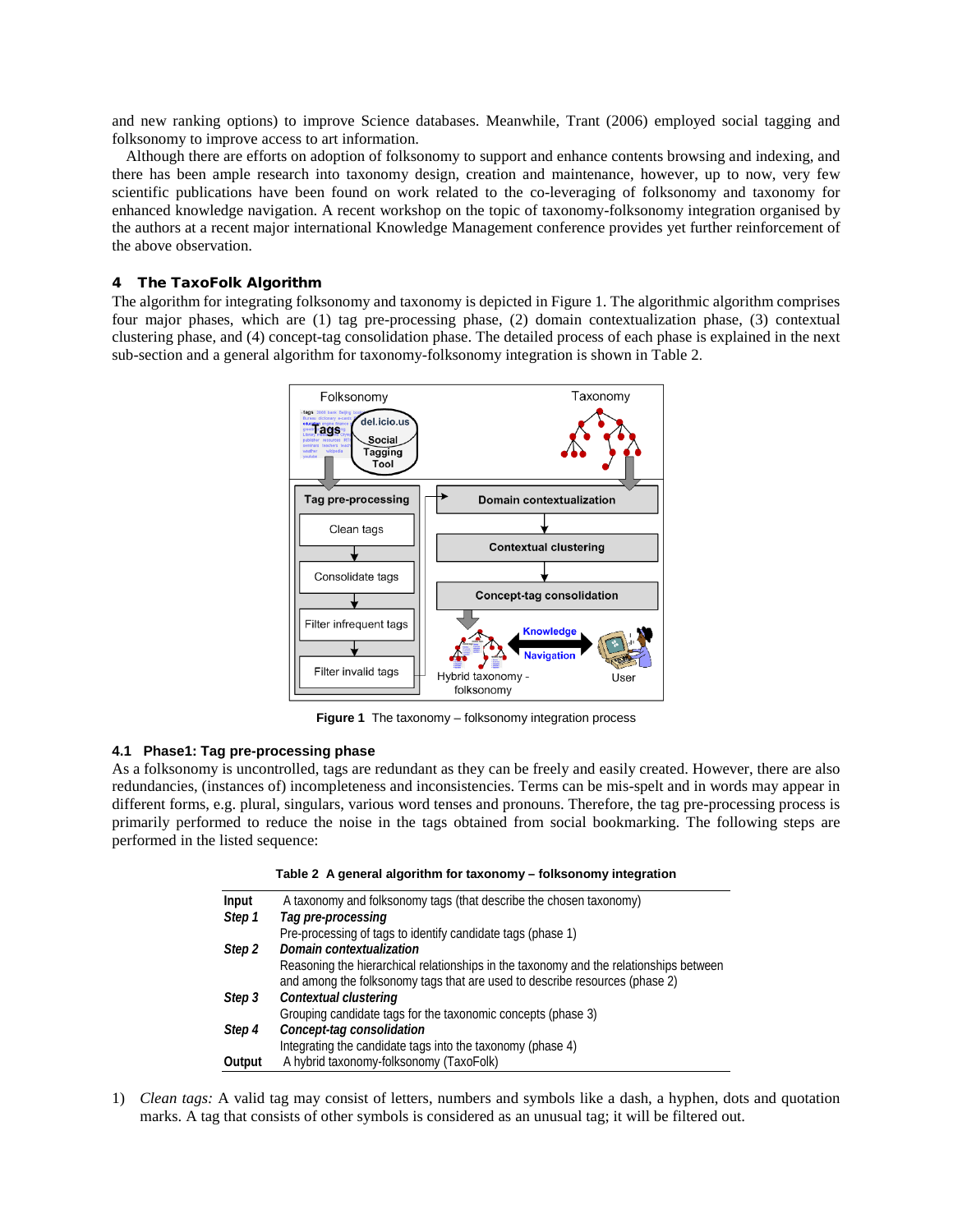- 2) *Consolidate tags:* Tags can be in the plural, singular, an abbreviation, an acronym and in various word tenses. Such tags will be consolidated into a root word, e.g. "*travels* and *travelled* to *travel*", and "*hong\_kong*, *hong-kong, hongkong* and *hk* to *hong kong*" using natural language processing, morphology. Then, Levenshtein's similarity metric<sup>[1](#page-3-0)</sup> is used to measure the similarity between the tags of a resource. Similar tags will be grouped together if the similarity value is equal to or above a certain threshold value. WordNet<sup>[2](#page-3-1)</sup> is incorporated into this process for resolving the misspelling of tags.
- 3) *Filter infrequent tags:* Usually, a resource is tagged with many tags by many taggers. A user assigns a tag to a resource using his/her own definition of the resource. Therefore, a tag that is chosen to markup a resource by a user might not reflect the prevailing context or the norms of other users. Such tags are found infrequently hence need to be filtered out. Infrequent tags are filtered out according to the frequency of tag occurrence in a resource,  $F_t$  as denoted in below equation with a frequency threshold value.

*n t*  $F_t = \frac{Total\ number\ of\ the\ tag\ t\ used\ to\ markup\ the\ resource}{Total\ number\ of\ tag\ used\ to\ markup\ the\ resource}$ 

4) *Filter invalid tags:* Some tags, despite their high frequency of occurrences, might be invalid. In WordNet, relatively new and very specific words still do not exist, for example *folksonomy*, *iBeam* or *3G*. Thus, the usage of the WordNet in the algorithm is restricted to being a spelling checker but inappropriate for checking invalid tags. In this process, Wikipedia<sup>[3](#page-3-2)</sup> is used to filter such tags. As can be seen, these words (*folksonomy*, *iBeam* and 3G) have been in the Wikipedia since 2004. Furthermore, Wikipedia concept definitions denoted by a uniform resource identifier (URI) does not change in most cases (Hepp et. al., 2008) and thus Wikipedia can be regarded as a viable lexical resource for filtering invalid tags.

#### **4.2 Phase 2: Domain contextualization phase**

In general, a taxonomy consists of concepts that are associated with a set of resources (e.g. documents, webpages, etc.) (Wikipedia, 2008). The hierarchical nature of the concepts is defined by the *subconcept-superconcept* relationship, also called *parent-child* relationship or *is-a* relationship. Hence, a taxonomy is formalized as a tuple  $T = (C, S_C, R_T)$ , where *C* represents the concepts of the taxonomy,  $S_C$  corresponds to the hierarchy of concepts and  $R_T$  is the resources that are associated by concepts.

A folksonomy describes the users, tags and resources, and allows user to designate tags to resources (Hotho et. al, 2006). In the algorithm, folksonomy is formalized as a tuple  $F := (W, R_F)$ , where *W* is tags and  $R_F$  is resources that are associated by tags.

Formal concept analysis (FCA) is applied at this phase to contextualize, through a reasoning process, the hierarchical relationships in the taxonomy and the relationships between and among the folksonomy tags that are used to describe resources. The Formal Concept Analysis (FCA) is an unsupervised data mining method mainly used for data analysis, where it provides a conceptual basis for structuring associations among concepts and for modeling concepts and corresponding attributes (Ganter & Wille, 1999). In FCA, a *formal context* is derived from the given data (taxonomy and folksonomy associated with their resources) as shown in the [Figure 2.](#page-4-0)

A *formal context* is a triple  $k = (O, A, R)$  where O are objects, A are attributes and R is a binary relation between O and *A*, where  $R \subseteq O \times A$ ,  $(o, a) \in R$  is read as "*the object o has the attribute a*". For a set of objects  $X \subseteq O$  and  $Y \subseteq A$ , we define  $X' := \{a \in A \mid (o, a) \in R \text{ for } \forall o \in X\}$  and  $Y' := \{o \in O \mid (o, a) \in R \text{ for } \forall a \in Y\}$  respectively. A more detailed explanation of the FCA can be found in Ganter & Wille (1999).

Given a taxonomy  $T := (C, S_C, R_T)$ , it maps to a formal context,  $K_T$  where  $(C, S_C) \subseteq O$ ,  $R_T \subseteq A$  and  $R$  denotes the binary relation  $R_T$  corresponding to the *C* and  $S_C$ , and given a folksonomy  $F := (W, R_F)$ , it maps to a formal context,  $K_F$ where  $W \subseteq O$ ,  $R_F \subseteq A$  and *R* denotes the binary relation  $R_F$  corresponding to *W*.

<span id="page-3-0"></span> <sup>1</sup> http://sourceforge.net/projects/simmetrics/

<span id="page-3-2"></span><span id="page-3-1"></span><sup>2</sup> http://sourceforge.net/projects/jwordnet/

<sup>3</sup> http://www.ukp.tu-darmstadt.de/software/jwpl/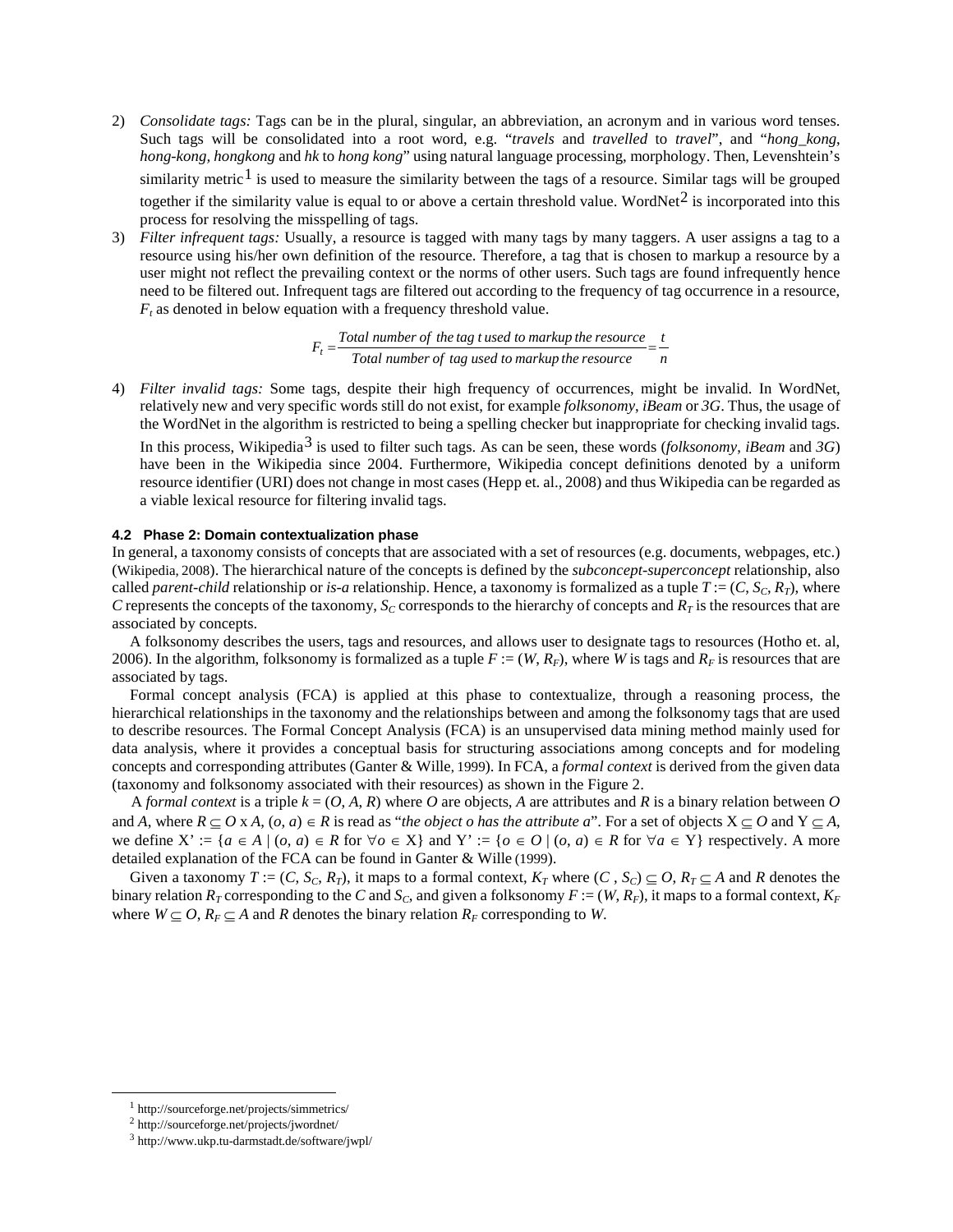

**Figure 2** Formal context

#### <span id="page-4-0"></span>**4.3 Phase 3: Contextual clustering phase**

In this phase, K-means is used to accelerate the taxonomy-folksonomy integration process. K-means clustering (Macqueen, 1967) is a simple unsupervised clustering algorithm that iteratively divides a data set into a number of clusters. For a more detailed explanation on the K-means please refer to (Macqueen, 1967).

In the contextual clustering phase, a formal context of a taxonomy is firstly grouped into a number of clusters to form an initial prediction model. Consequently, a formal context of a folksonomy is assigned to the "good" clusters defined in the model.

### **4.4 Phase 4: Concept - tag consolidation phase**

A Simple Matching Coefficient (SMC) (Dunn & Everitt, 2004) incorporating a similarity threshold value, is used to measure the semantic distinction between concept and tag in each cluster. If the semantic distinction value is equal to or greater than a similarity threshold value, then the tag is regarded as related to the concept and it will be integrated with a taxonomy either as a *navigation* tag or a *label* tag [\(Figure 3\)](#page-4-1) by applying the consolidated rules presented in [Table 3.](#page-5-0)

| Visiting Hong Kong $\Diamond$ Travel (2) $\Diamond$ China<br>Α<br>Map<br>Discover Hong Kong [China, Travel]<br>В<br>Hong Kong Maps [Map, Travel] |  |  |  |  |  |
|--------------------------------------------------------------------------------------------------------------------------------------------------|--|--|--|--|--|
| Legends:                                                                                                                                         |  |  |  |  |  |
| Multiple navigation tag: a tag that is integrated into a concept of taxonomy<br>to quide resources navigation                                    |  |  |  |  |  |
| Single navigation tag: a tag that is integrated into a concept of taxonomy<br>to quide a resource navigation                                     |  |  |  |  |  |
| Label tag: a tag that describes resources in taxonomy, it uses to form a<br>tag cloud navigation                                                 |  |  |  |  |  |
| Number of resources that are navigated by a tag                                                                                                  |  |  |  |  |  |
| Tag Annotation Explanation:                                                                                                                      |  |  |  |  |  |
| The tag Travel consists of 2 documents which are B and C.                                                                                        |  |  |  |  |  |
| The tag China consists of 1 document which is B.                                                                                                 |  |  |  |  |  |
| The tag Map consists of 1 document which is C.                                                                                                   |  |  |  |  |  |
| Parent-Child Relationship Explanation:                                                                                                           |  |  |  |  |  |
| Relationship between A and B and A and C regarded as parent-child relationship,<br>whereas A is parent-concept, and B and C are child-concept.   |  |  |  |  |  |

<span id="page-4-1"></span>**Figure 3** Sample of taxonomy and folksonomy integration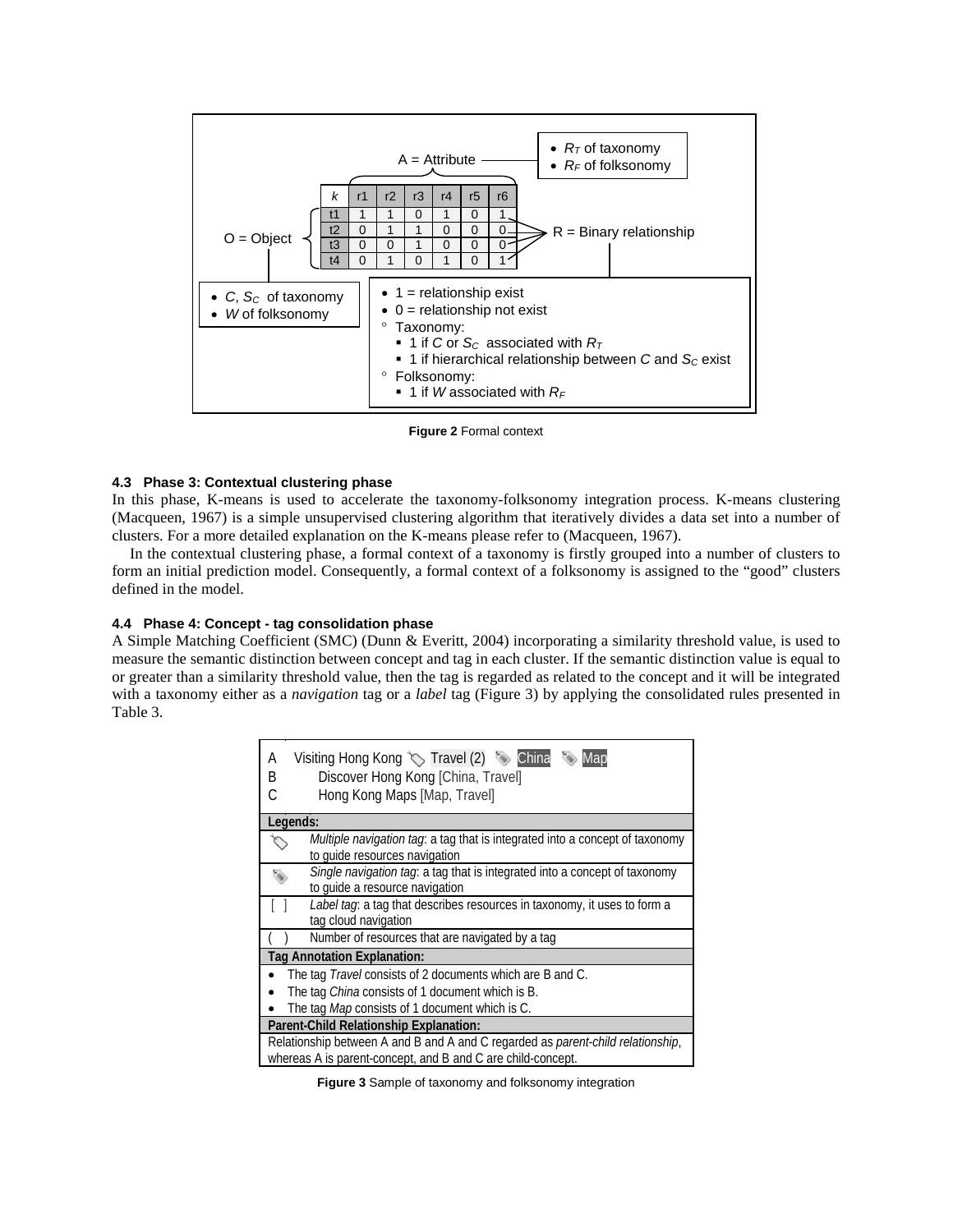**Table 3 Consolidated Rules for taxonomy – folksonomy integration**

<span id="page-5-0"></span>

| Given concept is denoted as $C_0$ , child concept is denoted as $C_0$ and parent concept is denoted as $C_P$ .                                  |
|-------------------------------------------------------------------------------------------------------------------------------------------------|
| Individual relationship                                                                                                                         |
| Given C <sub>0</sub> is tagged by a set of tag, $\{l\}$                                                                                         |
| Rule 1: If SMC discovers $C_0 \rightarrow \{t\}$ ,                                                                                              |
| then $\{f\}$ is regarded as a <b>label tag</b> of $C_0$ .                                                                                       |
| Parent-child relationship                                                                                                                       |
| Given C <sub>c</sub> is tagged by a set of tag, $\{f\}$                                                                                         |
| Rule 2: If SMC discovers $C_P \rightarrow \{f\}$ AND $C_C \rightarrow \{f\}$ ,                                                                  |
| then $\{f\}$ is regarded as a <b>label tag</b> of C <sub>c</sub> and as a <b>navigation tag</b> of C <sub>P</sub> .                             |
| Rule 3: If SMC discovers $C_P \rightarrow \{t\}$ ,                                                                                              |
| then { <i>f</i> } is regarded as a <i>navigation tag</i> of C <sub>P</sub> and C <sub>c</sub> inherits the { <i>f</i> } as a <i>label tag</i> . |
| Rule 4: If SMC discovers $C_c \rightarrow \{t\}$ ,                                                                                              |
| then $\{f\}$ is regarded as a <b>label tag</b> of C <sub>c</sub> .                                                                              |

#### 5 Results and Analysis

The objective of this experiment is to evaluate and justify the techniques adopted in the algorithm to support a folksonomy's integration with a pre-defined taxonomy. In this experiment, the GovHK portal's (http://www.gov.hk/) (residents and non-residents) is the chosen taxonomy and its folksonomy is obtained from the del.icio.us (http://delicious.com/) database dated 21-06-2008.

The taxonomy consists of 6 levels with linkages to 752 websites, out of which 100 websites were tagged in del.icio.us. To be included in this experiment, a minimum of 5 users tagging the website is needed. In the tag pre-processing phase, a threshold value 0.8 (Kiu & Lee, 2006) is used to discover the Levenshtein similarity of tags and a frequency threshold 0.1 is used to filter out the infrequent tags. The adopted thresholds serve to determine the candidate tags that are used to mark the resources. These statistics of the dataset and the candidate tags are shown in [Table 4.](#page-7-0)

In this preliminary experiment, 3 to 6 clusters have been explored for grouping related candidate tags corresponding to concepts in the taxonomy, however it a 5 clusters configuration was eventually decided based on the *within cluster sum of squared errors values*. Applying the SMC with a similarity threshold of 0.9, three tags namely *hong kong*, *community* and *government* are discarded. These tags were used to mark-up the resources; they are not considered to be significant for enhanced knowledge navigation as they merely describe the nature of the resources.

[Table 4](#page-7-0) shows the candidate tags associated with the taxonomy concepts after the removal of these tags. After applying the consolidated rules, the tags were integrated with the taxonomy. The resulted taxonomy-folksonomy is depicted i[n Figure 4.](#page-6-0) 

This preliminary experiment has demonstrated that the algorithm is both viable and feasible for integrating the folksonomy with the taxonomy using unsupervised data mining techniques. In this experiment, different frequency threshold values to filter out infrequent tags and similarity threshold values to integrate tags into the taxonomy have been tried with the algorithm in order to validate and to identify appropriate threshold values. Further justifications on the validity of the discovered threshold values used in this experiment and more will be subject to future research, possibly involving different taxonomies and sets of tags. The screenshot of the TaxoFolk navigation is shown in [Figure 5.](#page-8-0)

As illustrated fro[m Figure 4,](#page-6-0) the webpage entitled *E-Learning from RHTK* provides information on both e-learning and language learning which included resources on learning Japanese language has label tags, "*Japanese*", "*Language*" and "*Learning*". These tags appeared as navigational tags under the webpage *Interests & Hobbies*. Hence, for example, with "*Japanese*" surfaced as a navigational and label tag, user can instantly visualize and navigate to those very pages/folders that otherwise would not be easily noticed via the original (i.e. taxonomy only) structure.

Thus, such a hybrid taxonomy-folksonomy classification not only provides benefits but also enhances knowledge navigation and knowledge classification, More specifically, the hybrid classification provides

- 1) an enhanced and simplified way to navigate an existing repository based on commonly used user tags;
- 2) clues on users' indexing and information access preferences based on the inserted tags;
- 3) an user-oriented model for corporate knowledge navigation and discovery
- 4) valuable ongoing and timely input (on the use of user-preferred terms) for the taxonomy maintenance/revamp process
- 5) input to create/review meta-data and controlled vocabularies, two crucial elements of any formal taxonomy.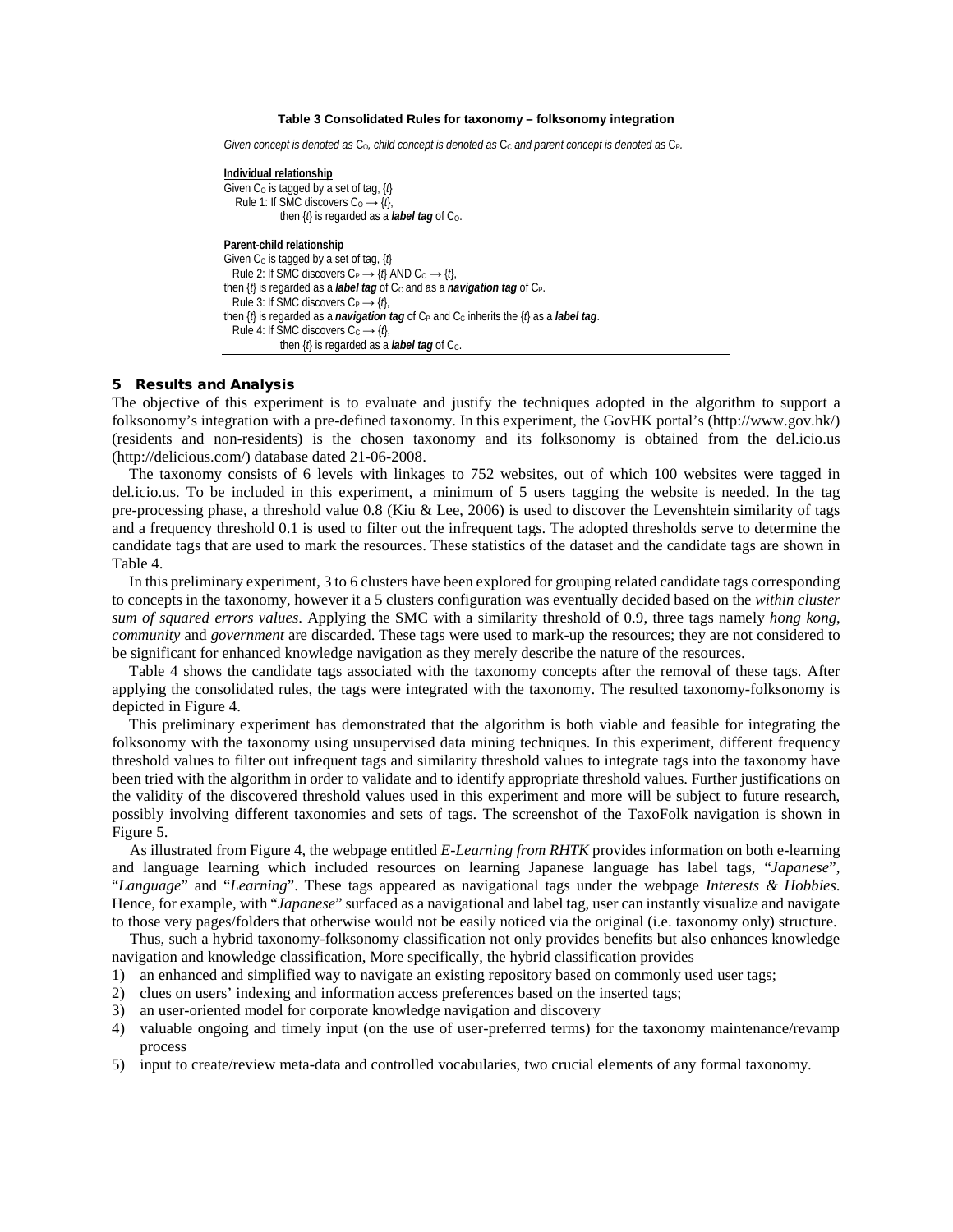

**Figure 4** The resulting taxonomy with tags (please refer t[o Figure 3](#page-4-1) for an explanation of tag annotation)

#### <span id="page-6-0"></span>6 Conclusion and Future Work

In this paper, a novel approach for integrating folksonomy with a taxonomy using unsupervised data mining techniques, where prior knowledge is not required for the task is presented. The approach was implemented using the HKGov taxonomy with its folksonomy from the del.icio.us database. The result of the experiment has demonstrated that the techniques applied in the algorithm are promising and that it is feasible to use it to integrate folksonomy with taxonomy.

As for future work, the authors intend to experiment with other hybrid clustering techniques to combine the taxonomy and folksonomy and also to automate the folksonomy-taxonomy integration process. Additional experiments will be conducted to evaluate the TaxoFolk algorithm and the threshold values used in the algorithm to facilitate the automation of the taxonomy and folksonomy integration. Furthermore, additional trials have been planned and validations will be carried out in an industrial environment. In the longer term, the authors also aim to study the influence and impact brought about by TaxoFolk on user's navigation behaviour as well as the choice of terms in the corporate taxonomy revamp process.

In addition, the TaxoFolk framework can be extended to dynamic customize a personal hybrid taxonomy-folkosnomy based on user profile and other elements to support personal knowledge management (e.g., personalized digital library, learning repository etc.). Furthermore, the TaxoFolk also can be extended to support and build user-oriented travel web sites, consumer-centric online catalogs and user-centric file directories.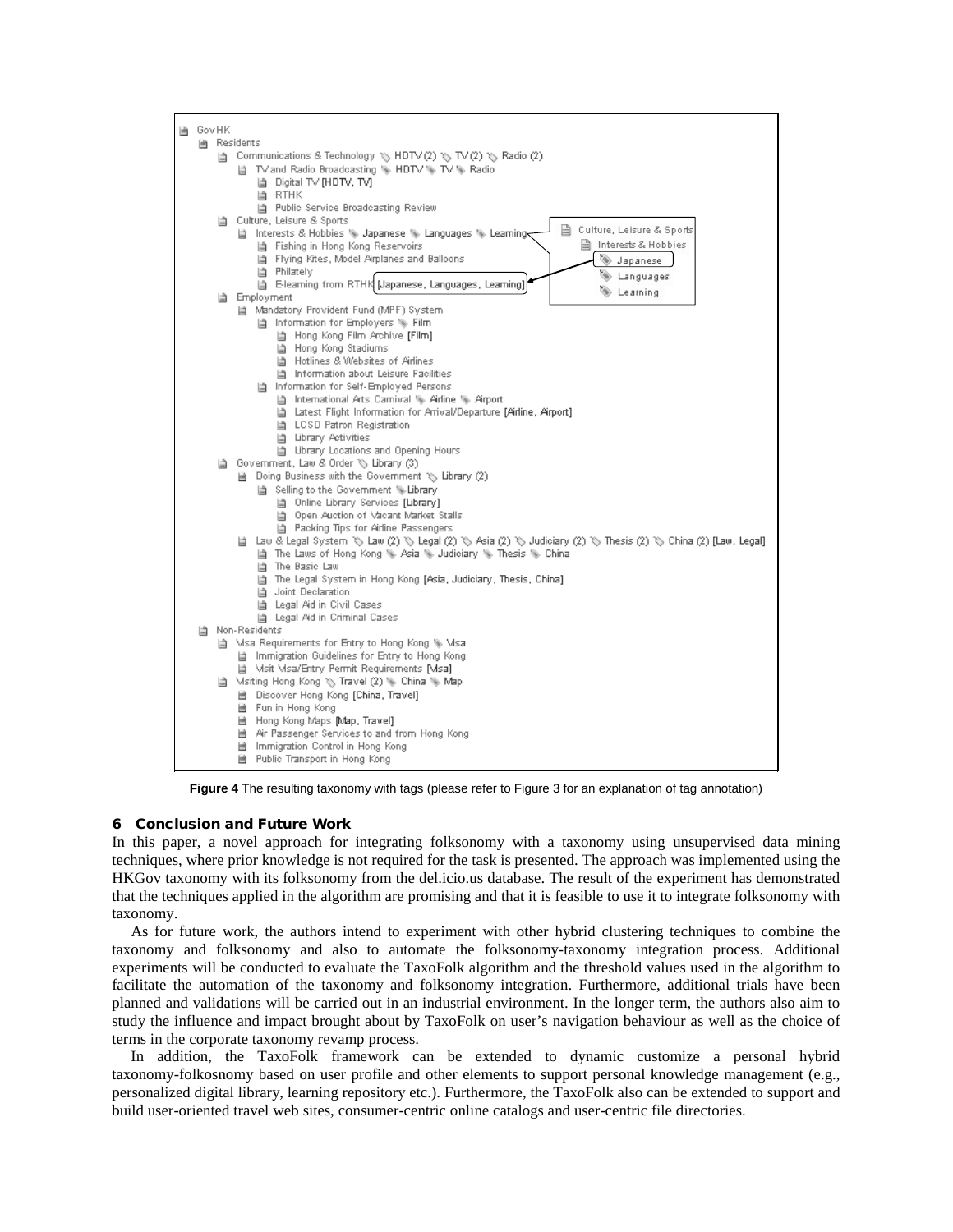# Acknowledgement

This research is funded by The Hong Kong Polytechnic University under Account code 1-45-37-0542. Its support is gratefully acknowledged.

<span id="page-7-0"></span>

|                | Websites                                                                                     | Tags from<br>del.icio.us |                | Tags after tag pre-processing                                  |                | Tags after applied clustering<br>and SMC |                | Tags after applied<br>consolidation rules |                |
|----------------|----------------------------------------------------------------------------------------------|--------------------------|----------------|----------------------------------------------------------------|----------------|------------------------------------------|----------------|-------------------------------------------|----------------|
| ID             |                                                                                              | No. of<br>taggers        | No. of<br>tags | Candidate tags                                                 | No. of<br>tags | Candidate tags                           | No. of<br>tags | Candidate tags                            | No. of<br>tags |
| 1              | Discover Hong Kong                                                                           | 95                       | 202            | hong kong, travel, china                                       | 3              | china                                    | $\mathbf{1}$   | china, travel                             | $\overline{2}$ |
| $\overline{2}$ | GovHK - one-stop portal of the Hong<br>Kong SAR Government                                   | 37                       | 98             | hong kong, government                                          | $\overline{2}$ |                                          | $\mathbf 0$    |                                           | $\mathbf 0$    |
| 3              | GovHK: Residents                                                                             | 35                       | 80             | hong kong, government                                          | $\overline{2}$ |                                          | $\mathbf 0$    |                                           | $\Omega$       |
| 4              | E-learning from RTHK                                                                         | 34                       | 68             | learning, language, japanese                                   | 3              | japanese, language,<br>learning          | 3              | japanese, language,<br>learning           | 3              |
| 5              | Visit Visa/Entry Permit Requirements                                                         | 30                       | 57             | hong kong, visa                                                | $\overline{2}$ | visa                                     | $\mathbf{1}$   | visa                                      | $\mathbf{1}$   |
| 6              | Online Library Services                                                                      | 27                       | 52             | hong kong, library                                             | $\overline{2}$ | library                                  | $\mathbf{1}$   | library                                   | 1              |
| 7              | Hong Kong Maps                                                                               | 19                       | 54             | hong kong, map, travel                                         | 3              | map                                      | 1              | map, travel                               | $\mathfrak{D}$ |
| 8              | The Laws of Hong Kong                                                                        | 20                       | 38             | law, legal                                                     | $\overline{2}$ | law, legal                               | 2              | law, legal                                | $\overline{2}$ |
| 9              | <b>RTHK</b>                                                                                  | 16                       | 39             | hong kong, radio                                               | $\overline{2}$ | radio                                    | $\mathbf{1}$   | radio                                     |                |
| 10             | The brand of Hong Kong                                                                       | 14                       | 44             | hong kong                                                      | $\mathbf{1}$   |                                          | $\mathbf 0$    |                                           | $\Omega$       |
| 11             | Legislative Council                                                                          | 13                       | 21             | hong kong, government                                          | $\overline{2}$ |                                          | $\mathbf 0$    |                                           | 0              |
| 12             | Latest Flight Information for<br>Arrival/Departure                                           | 13                       | 29             | hong kong, travel, airline, airport                            | $\overline{4}$ | airline, airport                         | $\overline{2}$ | airline, airport                          | $\overline{2}$ |
| 13             | Hong Kong Film Archive                                                                       | 11                       | 38             | hong kong, film                                                | $\overline{2}$ | film                                     | $\mathbf{1}$   | film                                      | -1             |
| 14             | Hong Kong Wetland Park                                                                       | 9                        | 24             | hong kong                                                      | 1              |                                          | $\Omega$       |                                           | $\Omega$       |
| 15             | The Government of the Hong Kong<br>Special Administrative Region -<br>Immigration Department | 6                        | 12             | hong kong                                                      | 1              |                                          | $\mathbf 0$    |                                           | $\Omega$       |
| 16             | Digital TV                                                                                   | 5                        | 15             | hong kong, tv, hdtv                                            | $\overline{3}$ | hdtv, tv                                 | $\overline{2}$ | hdtv, tv                                  | $\overline{2}$ |
| 17             | The Legal System in Hong Kong                                                                | 5                        | 9              | hong kong, communities, asia, legal,<br>law, thesis, judiciary | $\overline{7}$ | asia, china, judiciary, thesis           | $\overline{4}$ | asia, china, judiciary,<br>thesis         | 4              |
| 18             | Fun in Hong Kong's 18 Districts                                                              | 5                        | 8              | hong kong                                                      | 1              |                                          | $\mathbf 0$    |                                           | $\Omega$       |
| 19             | A Symphony of Lights                                                                         | 5                        | 13             | hong kong                                                      | 1              |                                          | $\Omega$       |                                           | $\Omega$       |

## **Table 4 Number of tags associated the websites**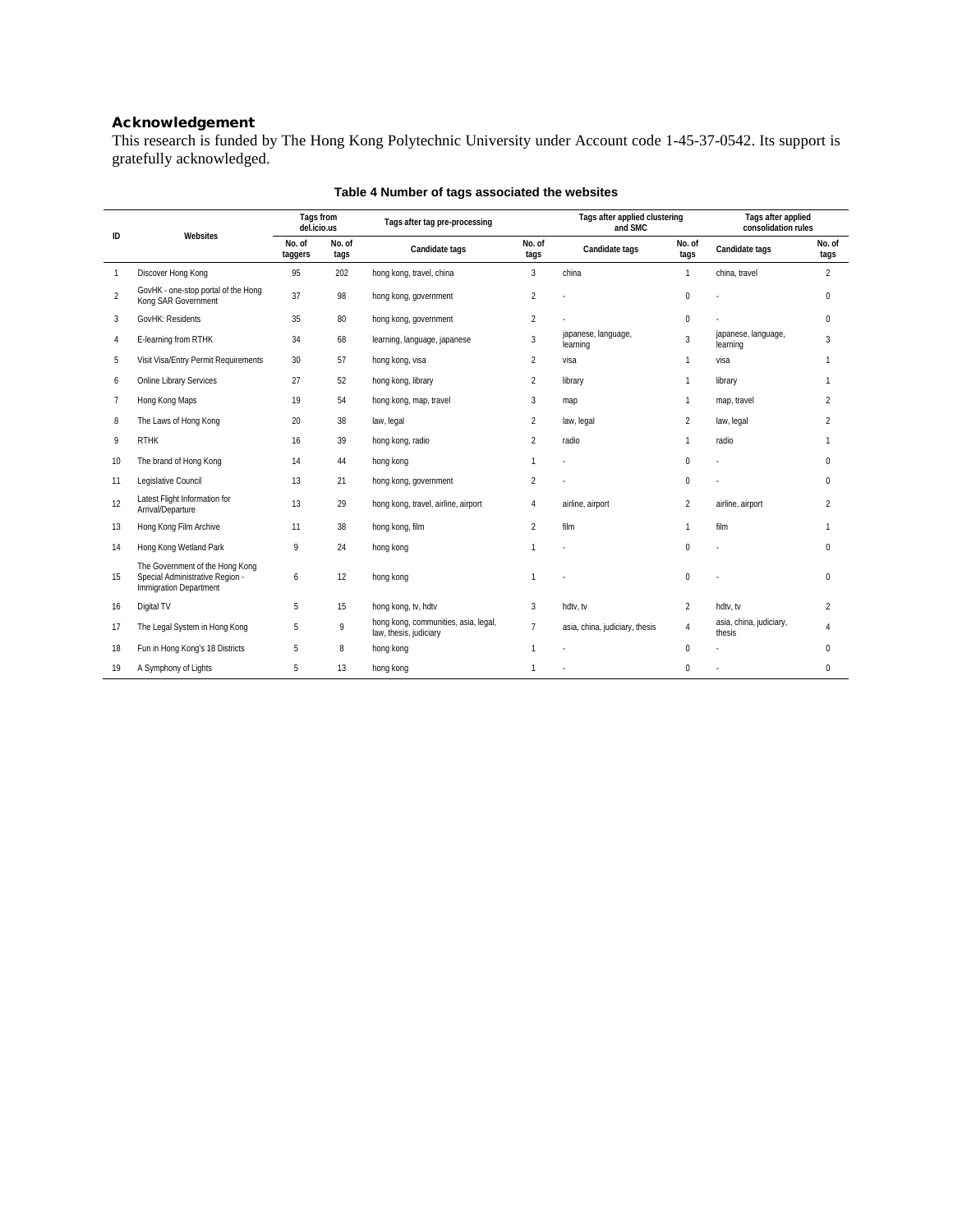

**Figure 5** Screenshot of the TaxoFolk Navigation Interface

#### <span id="page-8-0"></span>References

AIIM (2208) Findability: The Art and Science of Making Content Easy to Find. *Market IQ Intelligence Quarterly*.

- BARBOSA D (2008) The Taxonomy Folksonomy Cookbook Finding the Right Recipe for Organizing Enterprise Metadata. *Available: http://www.solutions. dowjones.com/cookbo ok/*
- DOWJONES (2008) Folksonomies and Taxonomies in the Enterprise: Part Two. *Available: http://factiva.com/in fopro/articles/Jun2008Feature.asp?node=menuElem1103*
- DUNN G and EVERITT BS (2004) An Introduction to Mathematical Taxonomy. *Dover Publications*.
- FICHTER D (2006) Intranet applications for tagging and folksonomies. *Online* **30(3)**, 43-45.
- GANTER B and WILLE R (1999) Formal Concept Analysis Mathematical Foundations. *Springer Verlag*.
- HAYMAN S and LOTHIAN N (2007) Taxonomy Directed Folksonomies. *World Library and Information Congress: 73rd Ifla General Conference and Council*, Durban, South Africa.
- HAYMAN S and LOTHIAN N (2007) Taxonomy Directed Folksonomies: Integrating user tagging and controlled vocabularies for Australian education networks. *World Library And Information Congress: 73rd Ifla General Conference And Council*, 19-23, Durban, South Africa
- HEPP M, BACHLECHNER D and SIORPAES K (2006) Harvesting Wiki Consensus Using Wikipedia Entries as Ontology Elements. *Proceedings of the Workshop on Semantic Wikis at the ESWC2006 (ESWC2006)*, Budva, Montenegro.
- HOTHO A, J¨ASCHKE R, SCHMITZ C and STUMME G (2006) Folkrank: A ranking algorithm for folksonomies. In K.-D. Althoff and M. Schaaf, editors, *Hildesheimer Informatik-Berichte,* 1/2006, 111–114.
- KIU CC Kiu and LEE CS (2006) Ontology mapping and merging through OntoDNA for learning object reusability. *Educational Technology & Society*, **9(3)**, 27 – 42.